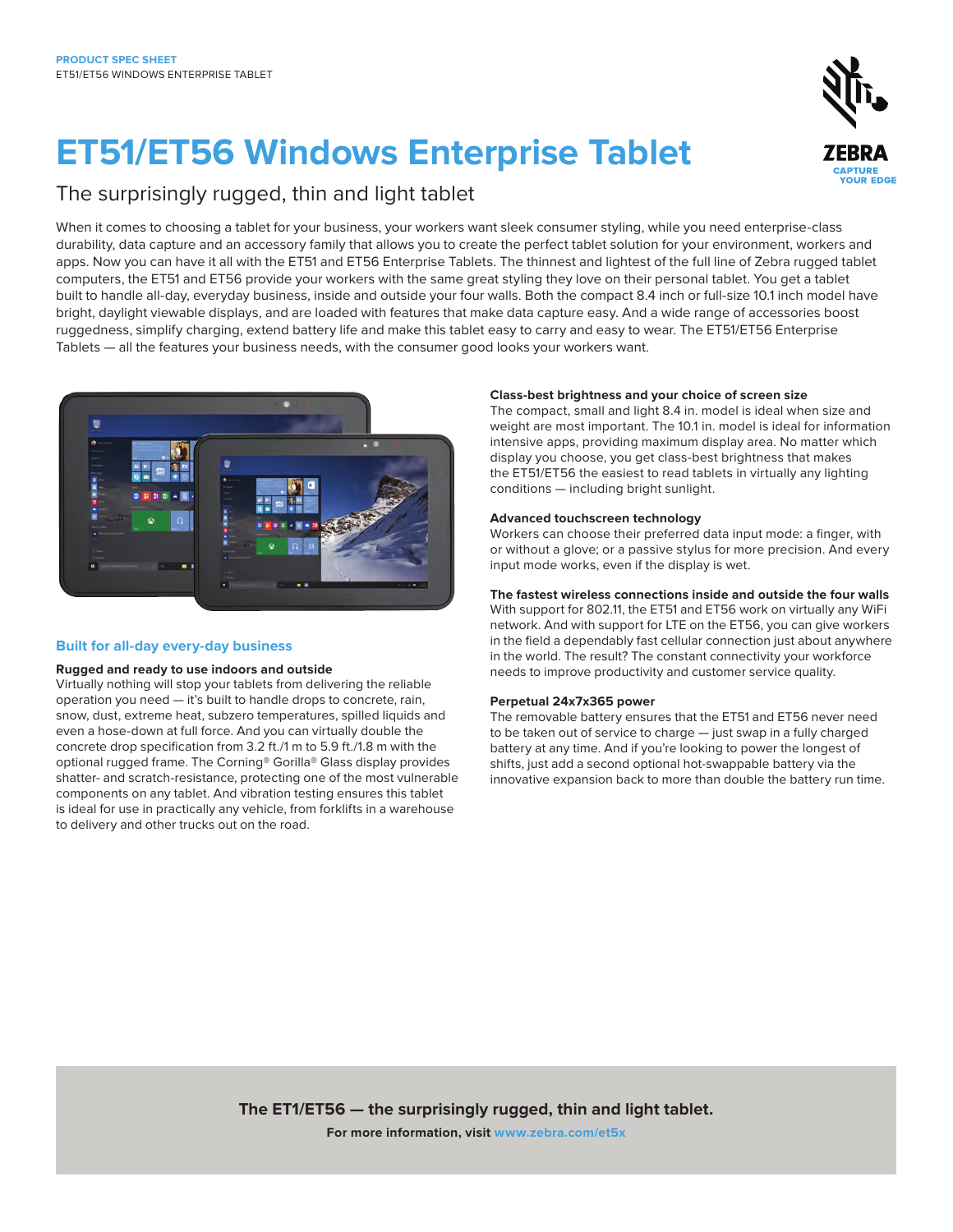#### **The power to run the most demanding apps**

The fast ultra-low power processor combines with plenty of memory, allowing workers to run multiple apps simultaneously. And the processor minimizes power consumption, extending useful battery life.

#### **Advanced data capture**

#### **Advanced enterprise-class scanning**

Add the Zebra enterprise-class SE4710 scan engine for light scanning or SE4750 scan engine for moderate to heavy scanning via the easy to install and easy to use expansion pack. Or pick any Zebra Bluetooth scanner to pair with your tablet. And for occasional imaging, just use the integrated 8MP rear-facing color camera.\* No matter which scanning option you choose, you can count on superior scanning performance. Our scanners offer PRZM Intelligent Imaging and the advanced algorithms that Zebra is famous for, providing your workers with first-time every-time fast capture of virtually any 1D or 2D barcode in any condition — damaged, dirty or poorly printed.

#### **Video calls for on-the-spot help**

The integrated 2MP front camera enables video calling over the WiFi or cellular network, allowing your workers to get instant help from a remote expert, co-worker or supervisor.

#### **Customize your tablet solution with an unmatched accessory family**

#### **The most charging options**

Charging solutions that mount on a wall or sit on a desktop enable charging anywhere in your facility. The unique ShareCradle provides space- and cost-efficiencies in the backroom by providing a common base to charge all your Zebra mobile computers and tablets — just insert the right cups for your devices in the charge bays. Charge the tablets in cars, trucks, forklifts and more with third-party vehicle cradles for cars and vehicle mounts. And docking station charging solutions available for either the standalone tablet or the tablet inside the rugged frame offer three USB ports, Ethernet and HDMI, providing all the connectivity you need to use the ET51/ET56 as a desktop solution and more.

#### **Innovative Expansion Back to add new features**

Simply replace the standard battery back with one of three Expansion Backs to add a rotating handstrap, or the SE4710 or SE4750 enterprise scan engine with a rotating handstrap. And the optional hot swappable battery can be added to any Expansion Back for around-the-clock power.

#### **Flexible 'wearability'**

One flexible case provides your workers with three 'wearable' options: in a holster on a belt, in an over-the-shoulder strap or a cross-body strap.

#### **Unsurpassed service**

#### **Extraordinary 'cover everything' service**

Zebra OneCare sets the industry standard for repair services, keeping your ET51 and ET56 tablets up, running at peak performance — and in like new condition. Choose the level of service that fits your needs and your budget. And no matter which level you choose, you get comprehensive coverage that literally covers everything — normal wear and tear and accidental damage. And since nobody knows our products better than we do, you get unparalleled from-the-manufacturer expertise.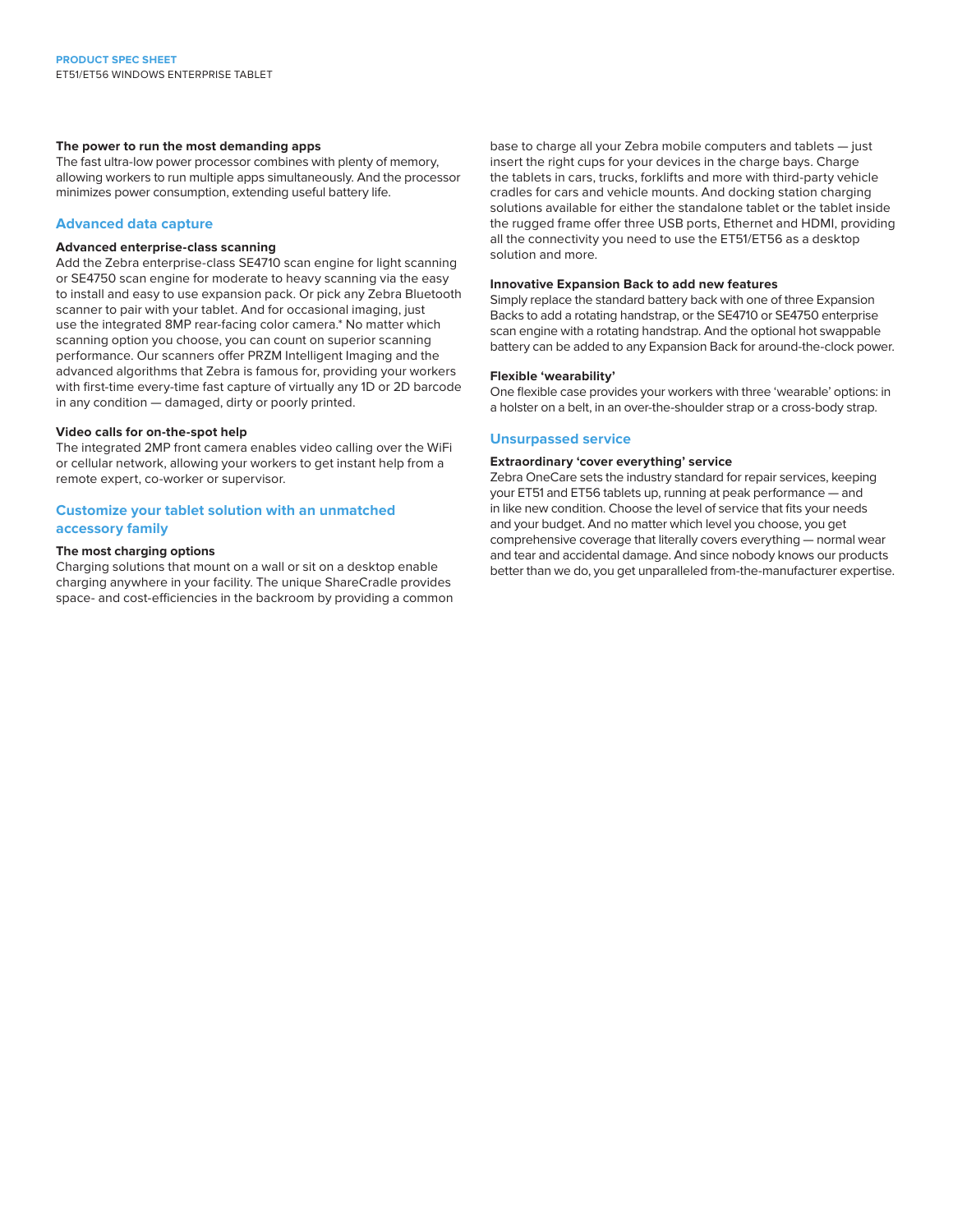## **ET51/ET56 Enterprise Tablet**

| <b>Physical Characteristics</b>    |                                                                                                                                                                                                                                                              |
|------------------------------------|--------------------------------------------------------------------------------------------------------------------------------------------------------------------------------------------------------------------------------------------------------------|
| <b>Dimensions</b>                  | 8.4 in. tablet: 9 in. W x 5.9 in. H x 0.5 in. D/<br>228 mm W x 150 mm H x 12.7 mm D<br>10.1 in. tablet: 10.6 in. W x 7.1 in. H x 0.5 in. D/<br>269 mm W x 181 mm H x 12.7 mm D                                                                               |
| Weight                             | 8.4 in.: 1.26 lbs./570 g; 10.1 in.: 1.69 lbs./765 g                                                                                                                                                                                                          |
| <b>Display</b>                     | 8.4 in.: 21.3 cm; 720 nits<br>10.1 in.: 25.7 cm; 540 nits<br>Supports up to 2560x1600;<br>Corning Gorilla Glass; daylight viewable                                                                                                                           |
| <b>Touch Panel</b>                 | Capacitive 10 point multi-touch                                                                                                                                                                                                                              |
| <b>Keyboard Options</b>            | Virtual; Bluetooth®; USB                                                                                                                                                                                                                                     |
| <b>Expansion</b>                   | Integrated connector to easily add accessories                                                                                                                                                                                                               |
| Connectivity                       | Docking connector: USB-C; rugged connector for<br>use with rugged dock<br>Interfaces                                                                                                                                                                         |
| <b>Notification</b>                | LED flash; barcode decode;** camera LED indicator                                                                                                                                                                                                            |
| Audio                              | Stereo speakers and dual front-facing microphones                                                                                                                                                                                                            |
| <b>Performance Characteristics</b> |                                                                                                                                                                                                                                                              |
| <b>CPU</b>                         | Intel Atom E3940 quad core 1.6 GHz (Turbo<br>Frequency = 1.8 GHz) Frequency supports 64 bit OS                                                                                                                                                               |
| <b>Operating System</b>            | Windows 10 IoT Enterprise                                                                                                                                                                                                                                    |
| <b>Memory</b>                      | 4GB LPDDR4 RAM; 64GB eMMC Flash; User<br>accessible micro SDXC card slot (standard<br>supports up to 2TB)                                                                                                                                                    |
| <b>User Environment</b>            |                                                                                                                                                                                                                                                              |
| Operating Temp.                    | -4° F to 122° F/-20° C to 50° C                                                                                                                                                                                                                              |
| <b>Storage Temp.</b>               | -4° F to 140 ° F/-20° C to 60° C                                                                                                                                                                                                                             |
| <b>Drop Specification</b>          | Standard: 3.28 ft./1 m to concrete<br>per MIL-STD-810G<br>With optional rugged frame: 5.9 ft./1.8 m<br>to concrete per MIL-STD-810G                                                                                                                          |
| <b>Sealing</b>                     | <b>IP65</b>                                                                                                                                                                                                                                                  |
| Vibration                          | Random: 0.02 <sup>2</sup> /Hz, 20Hz to 2khz 4g RMS 1 hour<br>per axis                                                                                                                                                                                        |
| <b>Humidity</b>                    | 5% to 95% non-condensing                                                                                                                                                                                                                                     |
| Power                              |                                                                                                                                                                                                                                                              |
| <b>Battery User Profile</b>        | Ample power for a full shift; continuous operation is<br>enabled with the secondary optional battery                                                                                                                                                         |
| <b>Battery</b>                     | 8.4 in.: 3300 mAh 7.6V rechargeable Li-Ion; user<br>replaceable (25 Whr)<br>10.1 in.: 4950 mAh 7.7V rechargeable Li-lon; user<br>replaceable (38 Whr)<br>Optional hot swappable 7.2V @ 3400mAh (24.4Whr)<br>secondary battery (equivalent to 3.6V @ 6800mAh) |
| Data Capture                       |                                                                                                                                                                                                                                                              |
| <b>Scanning</b>                    | Available through the expansion back accessory:<br>SE4750 or SE4710 integrated advanced imagers<br>with hardware decoding                                                                                                                                    |
| <b>Rear Camera</b>                 | Image capture: 8MP auto-focus camera with user<br>controllable LED flash, illumination and aiming;<br>photographs, video, signatures and documents                                                                                                           |

| Data Capture (continued)              |                                                                                                                                                                                                                                                                                                                               |
|---------------------------------------|-------------------------------------------------------------------------------------------------------------------------------------------------------------------------------------------------------------------------------------------------------------------------------------------------------------------------------|
| <b>Front Camera</b>                   | 2MP 1080p full HD optimized for video<br>collaboration and low lighting conditions                                                                                                                                                                                                                                            |
| Video                                 | 1080p (Full HD, 1920 x 1080), Frame rate = 30fps                                                                                                                                                                                                                                                                              |
| <b>Wireless Communications</b>        |                                                                                                                                                                                                                                                                                                                               |
| WiFi (WLAN)                           | 802.11 a/b/g/n/ac/r/k/v; dual band 2x2 MIMO for<br>transmit and receive                                                                                                                                                                                                                                                       |
| <b>Cellular (WWAN)</b><br>(ET56 only) | Global LTF<br>North America: AT&T I TF<br>Verizon LTE                                                                                                                                                                                                                                                                         |
| <b>Bluetooth (WPAN)</b>               | Class 1, Bluetooth v4.2 (Bluetooth LE)                                                                                                                                                                                                                                                                                        |
| <b>GPS</b>                            | GNSS supports GPS, Galileo and Glonass with LTO<br>technology for Assisted-GPS without sacrificing<br>autonomous operation                                                                                                                                                                                                    |
| <b>NFC</b>                            | P2P: ISO 18092; Reader/Writer: ISO 14443-A-B,<br>MIFARE, FeliCa®, ISO 15693, NFC Forum Tag Types<br>1 to 4; Card emulation: ISO 14443 -A-B-B', MIFARE,<br>FeliCa RF                                                                                                                                                           |
| <b>Sensors</b>                        |                                                                                                                                                                                                                                                                                                                               |
| Gyroscope                             | Maintains orientation based on principles of<br>conservation of angular momentum                                                                                                                                                                                                                                              |
| <b>Motion Sensor</b>                  | 3-axis accelerometer that enables motion sensing<br>applications for dynamic screen orientation and<br>power management                                                                                                                                                                                                       |
| <b>Ambient Light Sensor</b>           | Automatically adjusts display brightness, keypad<br>and display backlight                                                                                                                                                                                                                                                     |
| <b>Electronic Compass</b>             | Independent - does not depend on GNSS                                                                                                                                                                                                                                                                                         |
| <b>Peripherals and Accessories</b>    |                                                                                                                                                                                                                                                                                                                               |
| strap; charging cables and more       | Accessories include: ShareCradles (4-slot); docking stations; vehicle mount<br>cradle (third party); single slot charge cradle; 4-slot optional battery charger;<br>rugged frames; expansion back to easily add accessories (scanner/hand strap<br>and optional battery bay or hand strap); passive stylus; holster; shoulder |
|                                       |                                                                                                                                                                                                                                                                                                                               |

#### **Regulatory**

For Regulatory information, please visit [www.zebra.com/et5X](http://www.zebra.com/et5x)

#### **Warranty**

Subject to the terms of Zebra's hardware warranty statement, the ET51/ ET56 Enterprise Tablets are warranted against defects in workmanship and materials for a period of 1 (one) year from the date of shipment. For complete warranty statement, go to: <http://www.zebra.com/warranty>

#### **Recommended Services**

Zebra OneCare Select and Essential Support Services [\(www.zebra.com/](http://www.zebra.com/zebraonecare) [zebraonecare\)](http://www.zebra.com/zebraonecare) maximize the availability and productivity of your devices. Features include 24/7 technical support, device diagnostics, comprehensive coverage, advance replacement and software updates. Optional Visibility Services are available.

#### **Footnotes**

- \* The integrated 8MP color camera does not offer PRZM, Zebra's advanced scanning algorithms or Intelligent Document Capture. Those options are only available on Zebra scanners that are integrated via the expansion pack and Zebra's Bluetooth scanners, such as the RS6000 ring scanner, the CS4070 pocketable companion scanner and Bluetooth handheld scanners.
- Decode available when equipped with optional barcode scanner back.

#### **Markets and Applications**

#### **Field Service**

- Mobile dispatch • Work order management
- Asset tracking
- Maintenance/ inspection
- Meter reading

#### **Field Sales**

- Route accounting/ DSD
	- Customer relations
	- Pre-sales/order management
	- Merchandising/ survey
- Mobile payment

#### **Transportation and Logistics**

- PoD/DSD sign off • Yard and warehouse management
- Routing/scheduling
- Cargo/container tracking
- Fleet maintenance
- Asset management

#### **Retail**

- Inventory management
- Assisted selling
- Price verification
- Mobile Point-of-Sale
- Line busting

#### **Warehouse and Distribution**

- Warehouse and yard management
- Returns processing
- EDI transactions

#### **Manufacturing**

- Inventory management
- Supply-line replenishment
- Safety testing
- Maintenance/repair
- Compliance verification
- Receiving/put away/ shipping